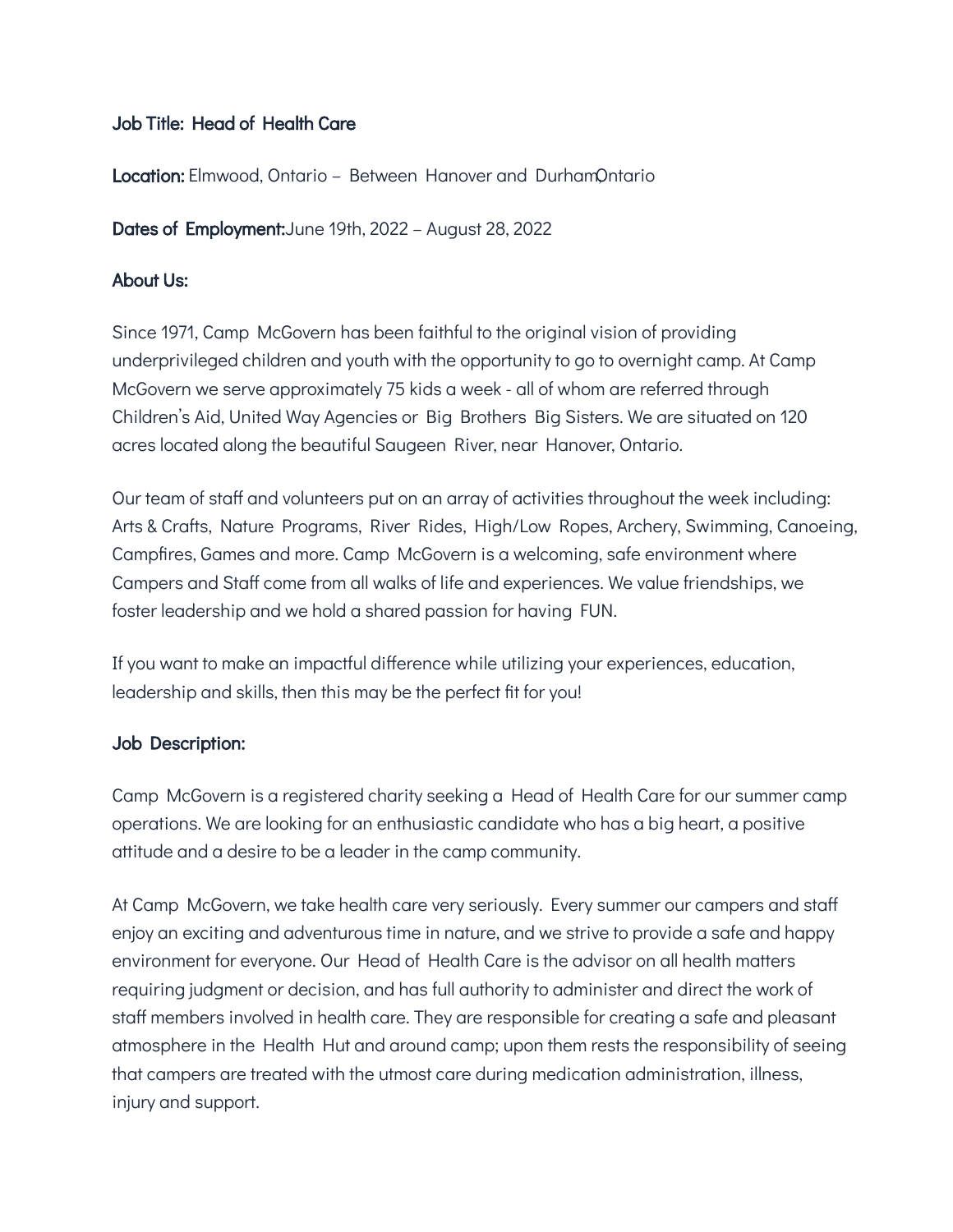### Responsibilities:

- Lead a team of health care assistants in the Health Hut
- Provide all campers and staff with immediate medical attention when necessary
- Prepare individualized emergency action plans to provide for each camper's needs
- Properly store and organize medications, supplies and equipment at all times
- Supervise counsellors assigned to first aid service while they are out on field trips away from camp facilities.
- Tend to many different medical needs that arise during the course of our season
- Maintain a fully stocked First Aid area and ensure someone qualified is available at all times.
- Identify important symptoms and signs so treatment may be taken quickly and appropriately.
- Manage the dosage of all medications used within camp.
- Assign staff to assist in the handling of supplies and equipment.
- Keep detailed records of treatments given during the summer.
- Assist in making diagnoses with respect to injury or illness.
- Oversee first aid work on field trips away from Camp McGovern facilities
- Assist in transporting campers and staff to the hospital when required.
- Adhere to all safety regulations.
- Communicate with parents, doctors and counsellors regarding treatment options for campers.
- Ensure that emergency action plans are up to date and accurate.
- Review the camper's health care records in CampBrian (online registration portal) on a weekly basis. Ensure that records reflect proper medication administration procedure.
- Provide counsellors with treatment schedules for their campers.
- Fully follow safe work procedures outlined by the Ontario Camp Association
- Provide leadership and support for the staff to ensure program goals are met.
- Ensure the health and safety of campers, staff and guests.
- Assist in effectively completing the training of summer staff so that camp policies, guidelines and all applicable legislation are complied with.
- Assist in maintaining accurate program records including incident/accident reports, camp documentation and weekly attendance.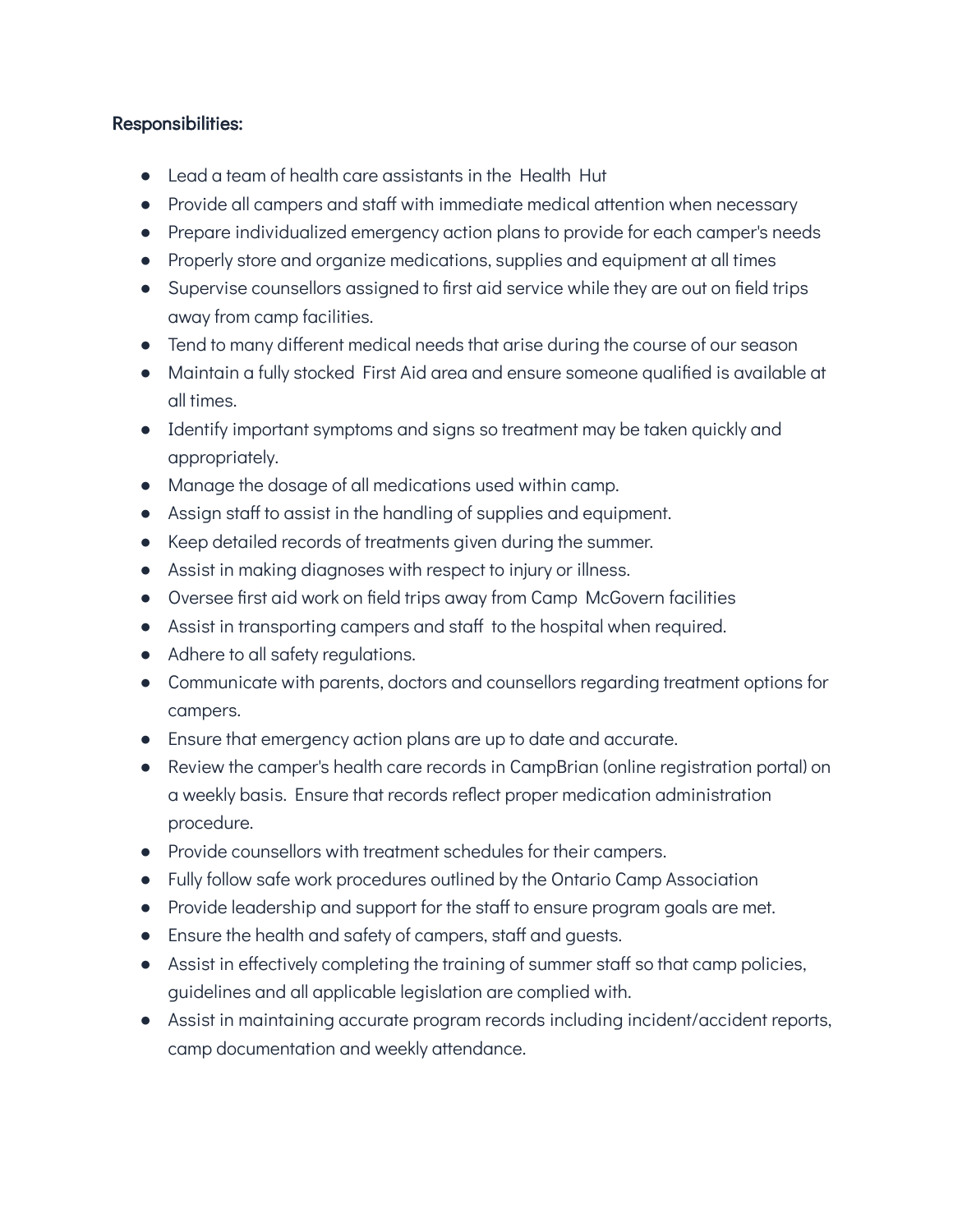- Maintain open lines of communication, and support staff and campers by fostering an atmosphere where they feel free to ask questions, bring forward concerns and seek guidance.
- Show an understanding and support for youth from all cultural and socioeconomic backgrounds, including those who have experienced unstable households, victims of abuse, or who suffer from mental health concerns.
- Know and understand all emergency procedures associated with the camp program.

# Our ideal Head of Health Care:

- Fosters self-esteem, social skills, and respect for others.
- Uncovers potential for personal growth in campers.
- Nurtures mentoring, teamwork, and leadership development.
- Is a positive and conscientious professional who, in collaboration with the rest of the camp staff, ensures a safe and fun experience for our campers.
- Possesses excellent communication skills (both oral and written) and ability to manage conflict in a calm, professional manner.
- Has strong interpersonal skills, including patience and communication
- Is empathetic to the diverse group of campers that we serve.
- Is safety driven in everything they do.
- Provides comfort and support when someone needs it.
- Communicates well and seeks help when needed.
- Is organized and keeps accurate records.
- Leads by example.
- Understands the importance of camper confidentiality, but knows when a disclosure is required (training provided).
- Has experience working with people of diverse backgrounds. We do not discriminate on the basis of race, color, origin, age, sex, sexual orientation or disability.

## Job Requirements:

- At least 19 years of age
- Valid First Aid/CPR-C
- Valid Driver's Licence
- A satisfactory Police Records Check including the Vulnerable Sector Screening (dated within 3 months of employment)